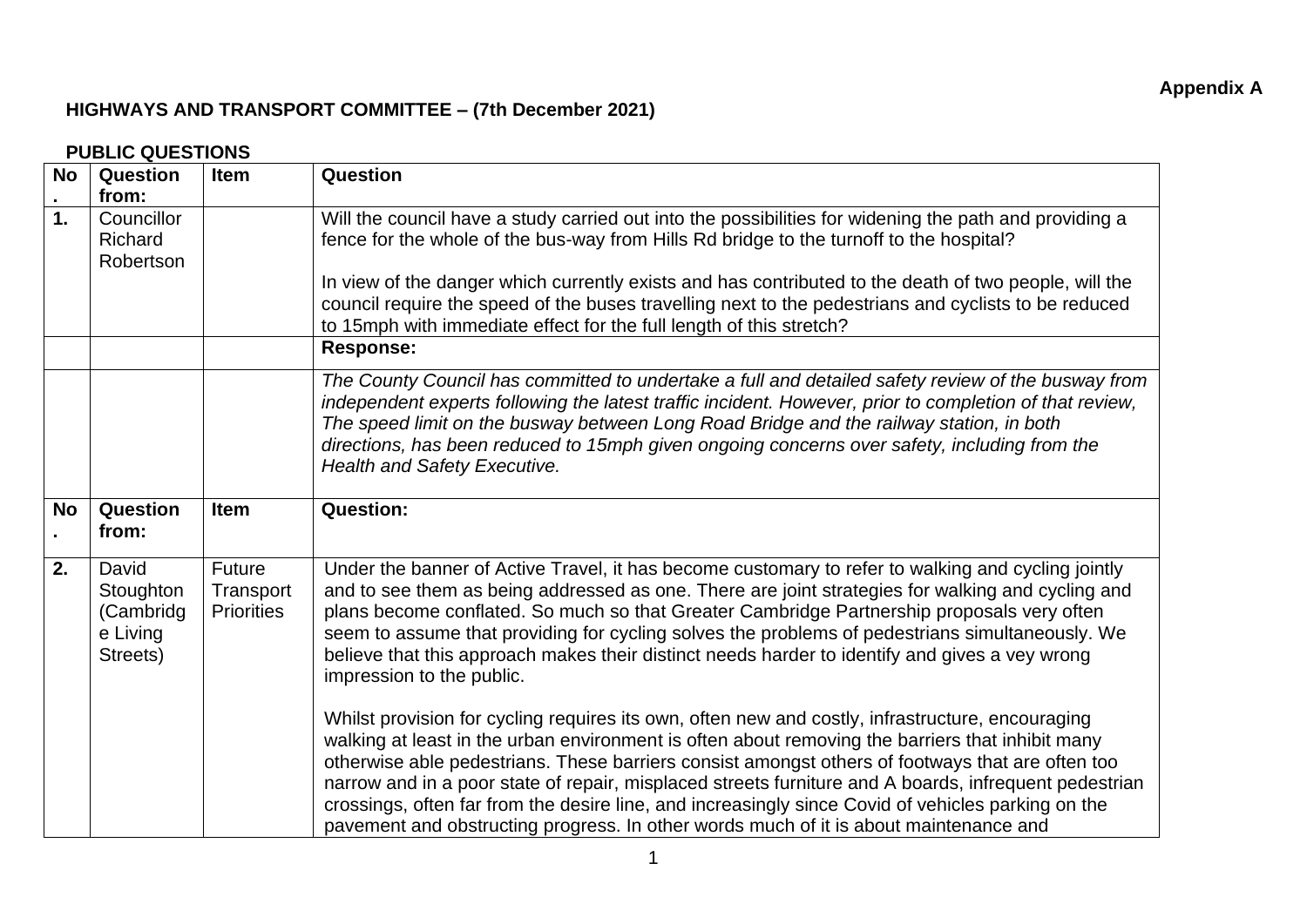|           |                          |             | improvement of existing infrastructure, better connectivity and enforcement. So unlike cycling the<br>majority of the cost is assigned to operational rather than capital budgets which makes it harder to<br>address.<br>On top of this the constant conflation of walking and cycling may lead to some unintended<br>outcomes. There are an increasing number of shared use schemes which, while not in themselves a<br>problem providing there is clear demarcation, if taken in conjunction with older instances of shared<br>use where the markings have faded is partially responsible for encouraging increasingly dangerous<br>behaviours. This seems to us to have been further amplified by the constant references to walking<br>and cycling together. Too many cyclists amongst others seem to have taken shared usage and the<br>conflation of modes of travel as signals permitting cycling on all footways and, in their wake, private |
|-----------|--------------------------|-------------|-------------------------------------------------------------------------------------------------------------------------------------------------------------------------------------------------------------------------------------------------------------------------------------------------------------------------------------------------------------------------------------------------------------------------------------------------------------------------------------------------------------------------------------------------------------------------------------------------------------------------------------------------------------------------------------------------------------------------------------------------------------------------------------------------------------------------------------------------------------------------------------------------------------------------------------------------------|
|           |                          |             | eScooter riders, motorised delivery drivers and other wheeled vehicles have taken to using them<br>extensively. This is extremely distressing for the elderly and parents with prams or buggies and<br>dangerous for the disabled and especially the blind.<br>I am sure that nobody intended for this to happen, and clearly part of the issue is the lack of any<br>enforcement but referring to walking and cycling in, so to speak, a single breath is clearly not<br>helping.                                                                                                                                                                                                                                                                                                                                                                                                                                                                    |
|           |                          |             | Will this committee please distinguish more clearly between the two forms of active travel in the<br>future and encourage others to do so.                                                                                                                                                                                                                                                                                                                                                                                                                                                                                                                                                                                                                                                                                                                                                                                                            |
|           |                          |             | <b>Response:</b>                                                                                                                                                                                                                                                                                                                                                                                                                                                                                                                                                                                                                                                                                                                                                                                                                                                                                                                                      |
|           |                          |             | Following Central Governments first Cycling and Walking Investment strategy in 2017 local<br>authorities were recommended to develop their own Local Cycling and Walking Infrastructure Plans<br>(LCWIP) to enable cases to be made for future funding. Cambridgeshire's LCWIP will form part of a<br>long term vison to improve the County's walking and cycling networks in order to increase the<br>number of residents travelling on foot and by cycle and thereby improving health and well-being of<br>all those living and working in the county. The LCWIP differentiates and prioritises walking and<br>cycling separately. The Active Travel Strategy will similarly differentiate between these modes of<br>transport.                                                                                                                                                                                                                     |
| <b>No</b> | <b>Question</b><br>from: | <b>Item</b> | <b>Question:</b>                                                                                                                                                                                                                                                                                                                                                                                                                                                                                                                                                                                                                                                                                                                                                                                                                                                                                                                                      |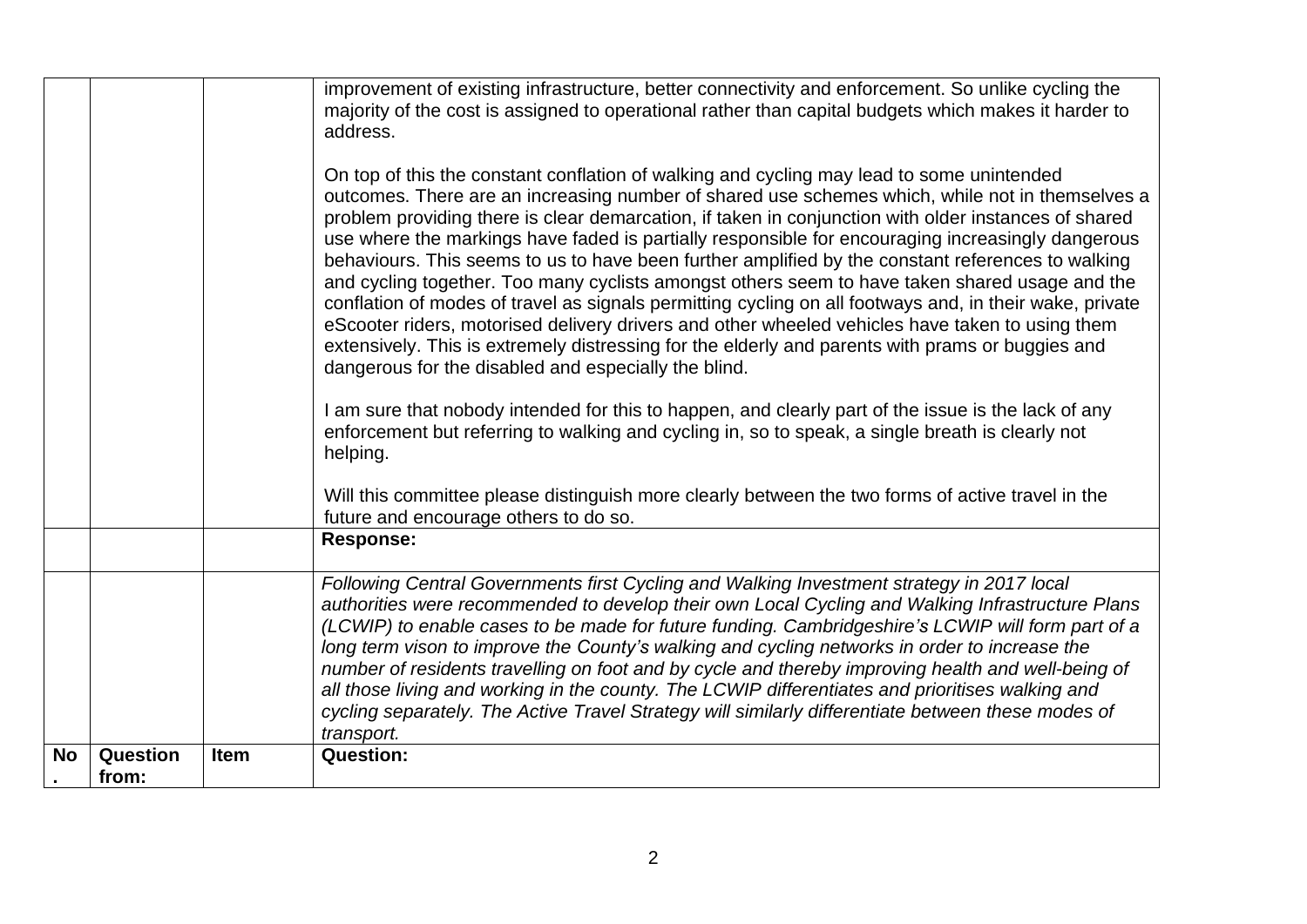| $\mathbf{3}$ | David<br>Stoughton<br>(Cambridg<br>e Living<br>Streets) | Active<br>Travel<br><b>Schemes</b> | Living Streets Cambridge thanks the officers of this committee for ensuring that we are included<br>in the user focus groups for consultation and suggests that the RNIB and Camsight are added<br>to the list as representatives of the blind and partially sighted community.                                                                                                                                                                                                                                                                                                                                                                                                                                                                                                                                 |
|--------------|---------------------------------------------------------|------------------------------------|-----------------------------------------------------------------------------------------------------------------------------------------------------------------------------------------------------------------------------------------------------------------------------------------------------------------------------------------------------------------------------------------------------------------------------------------------------------------------------------------------------------------------------------------------------------------------------------------------------------------------------------------------------------------------------------------------------------------------------------------------------------------------------------------------------------------|
|              |                                                         |                                    | We note that, while the majority of this item refers to future planning and work, there is already<br>work being done to improve the condition of footways in Cambridge funded from the £20 million<br>budget allocated in February 2021. At the same time Living Streets is continuing to identify<br>areas that we would propose are considered for improvement. We would like to be able to input<br>suggestion to the maintenance team while being aware that there is limited budget and capacity<br>in any period. To that end we would seek to forge a closer working relationship in which future<br>targets for improvement can be suggested for review and prioritisation in the light of available<br>budgets and the proposed schedule of work.                                                     |
|              |                                                         |                                    | A potential vehicle for this was created following publication of the results of our survey 'From<br>risky streets to Living Streets' earlier this year. A joint working group consisting of councillors<br>from both City and County Councils was established but there has been no indication that it has<br>ever met. Repeated requests for a meeting with that group have received no response, yet it<br>seems an ideal forum through which we could collaborate on current priorities for maintenance<br>and provide evidence to support future planning for walking provision. Wide participation across<br>the city will help to mitigate a suspicion amongst residents that only those who are able to<br>attract sufficient attention or have connections are able to secure funding for improvement. |
|              |                                                         |                                    | Will this committee ensure that the joint working group or some other similar group is<br>established and is able to work directly with officers in establishing and prioritising needs. And<br>will it request that that group work with Living Streets Cambridge to establish the evidence base<br>that our members can assemble.                                                                                                                                                                                                                                                                                                                                                                                                                                                                             |
|              |                                                         |                                    | <b>Response:</b>                                                                                                                                                                                                                                                                                                                                                                                                                                                                                                                                                                                                                                                                                                                                                                                                |
|              |                                                         |                                    | Camsight have been offered the opportunity to engage, and will be offered further opportunity to do so as the<br>strategy is developed, as will the RNIB.                                                                                                                                                                                                                                                                                                                                                                                                                                                                                                                                                                                                                                                       |
|              |                                                         |                                    | The annual capital highway maintenance programme, including footways, is determined by the highway asset<br>management team, who consider network condition data, route hierarchy and usage to form maintenance<br>programmes. Elected Members also feed into this process via the Local Highways Officers, who also receive                                                                                                                                                                                                                                                                                                                                                                                                                                                                                    |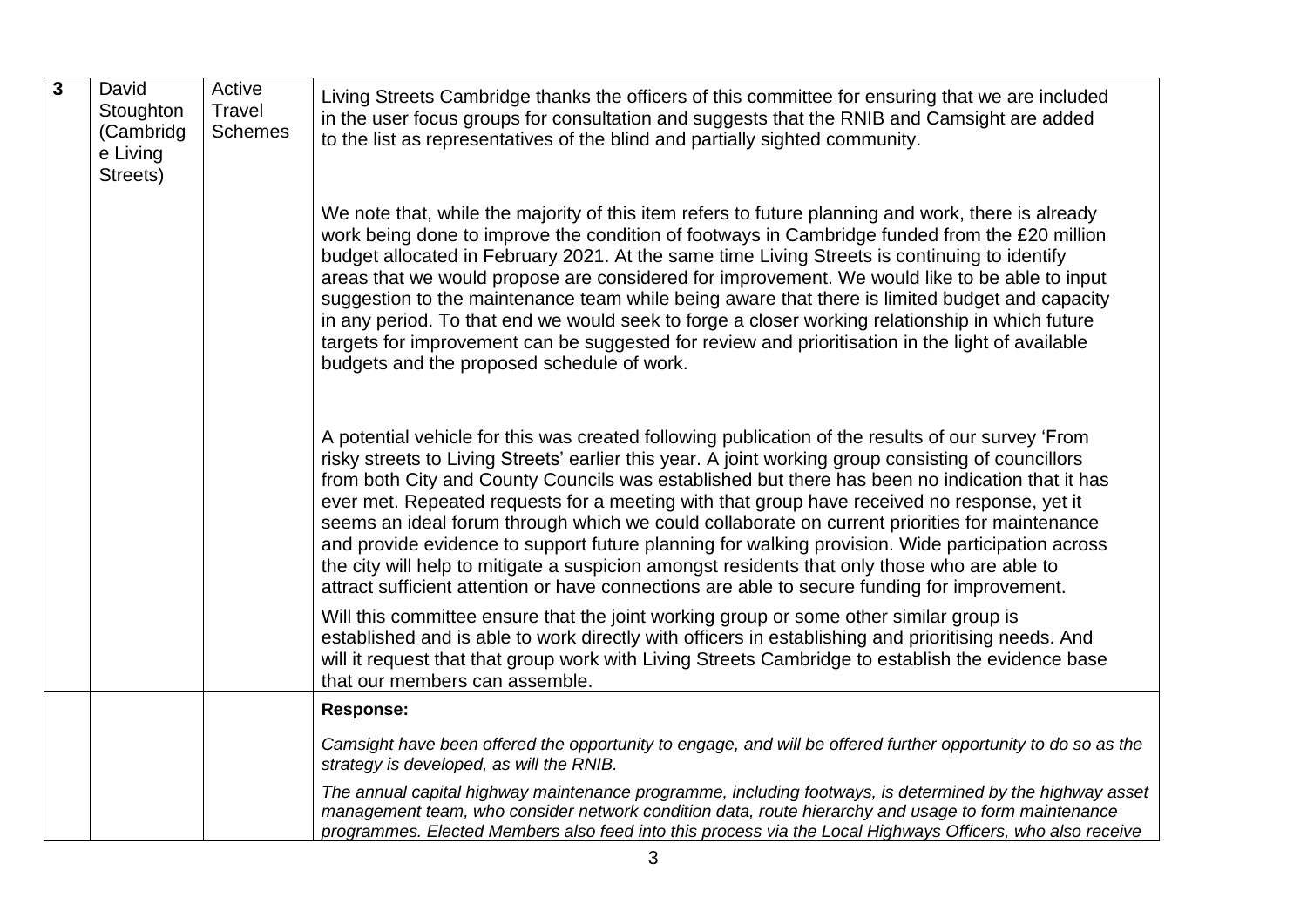|    |                         |                                                             | resident and customer requests. To influence the choice of schemes included going forward, it recommended<br>this done through the Local Highways Officers, who each cover a specific area of the county. Once the<br>annual programme is prepared, it is approval annually by this committee.                                                                                                                                                                                                                                                                                     |
|----|-------------------------|-------------------------------------------------------------|------------------------------------------------------------------------------------------------------------------------------------------------------------------------------------------------------------------------------------------------------------------------------------------------------------------------------------------------------------------------------------------------------------------------------------------------------------------------------------------------------------------------------------------------------------------------------------|
| 4. | <b>Question</b><br>from | <b>Item</b>                                                 | Question                                                                                                                                                                                                                                                                                                                                                                                                                                                                                                                                                                           |
|    | Mark Rison              | <b>GCP</b><br>Programe<br>for the<br>Review of<br>Mill Road | Coldham's Lane in Romsey (Cambridge) is a family orientated, community centred residential road that<br>suffers from excessive motor traffic and has no traffic management. Given the volumes of traffic, dangerous<br>speeding, and static jams, it is in as dire need of motor traffic reduction and promotion of active travel as<br>neighbouring Mill Road is.<br>Can the H&TC confirm that in consideration of any traffic reduction measures, Coldham's Lane in Romsey will<br>be treated no less favourably (both in terms of timing and scope of measures) than Mill Road? |
|    |                         |                                                             | <b>Resonse:</b>                                                                                                                                                                                                                                                                                                                                                                                                                                                                                                                                                                    |
|    |                         |                                                             | Coldham's Lane is one of the 15 Active Travel schemes being considered by GCP, aligned with their<br><b>City Access Strategy</b>                                                                                                                                                                                                                                                                                                                                                                                                                                                   |

## **Petitions**

| <b>No</b>    | <b>Petition</b><br>from: | <b>Item</b> | <b>Petition</b>                                                                                                                                                                                                                                                                                                                                                                                                                                                                                                                                                                                         |  |
|--------------|--------------------------|-------------|---------------------------------------------------------------------------------------------------------------------------------------------------------------------------------------------------------------------------------------------------------------------------------------------------------------------------------------------------------------------------------------------------------------------------------------------------------------------------------------------------------------------------------------------------------------------------------------------------------|--|
| $\mathbf{1}$ | CamCycle                 |             | Please take rapid action now on dangerous junctions across Cambridgeshire and<br>Peterborough. Immediately address all locations that have seen recent collisions and remove<br>safety issues for people walking, cycling and using other active travel modes at junctions<br>across the county.<br>It's time to deliver on the vision for zero deaths and serious injuries in our region. It's time<br>that no more lives were lost or families left suffering.<br>We call on Cambridgeshire County Council to:<br>1. Commission an immediate review of the Addenbrooke's roundabout, considering both |  |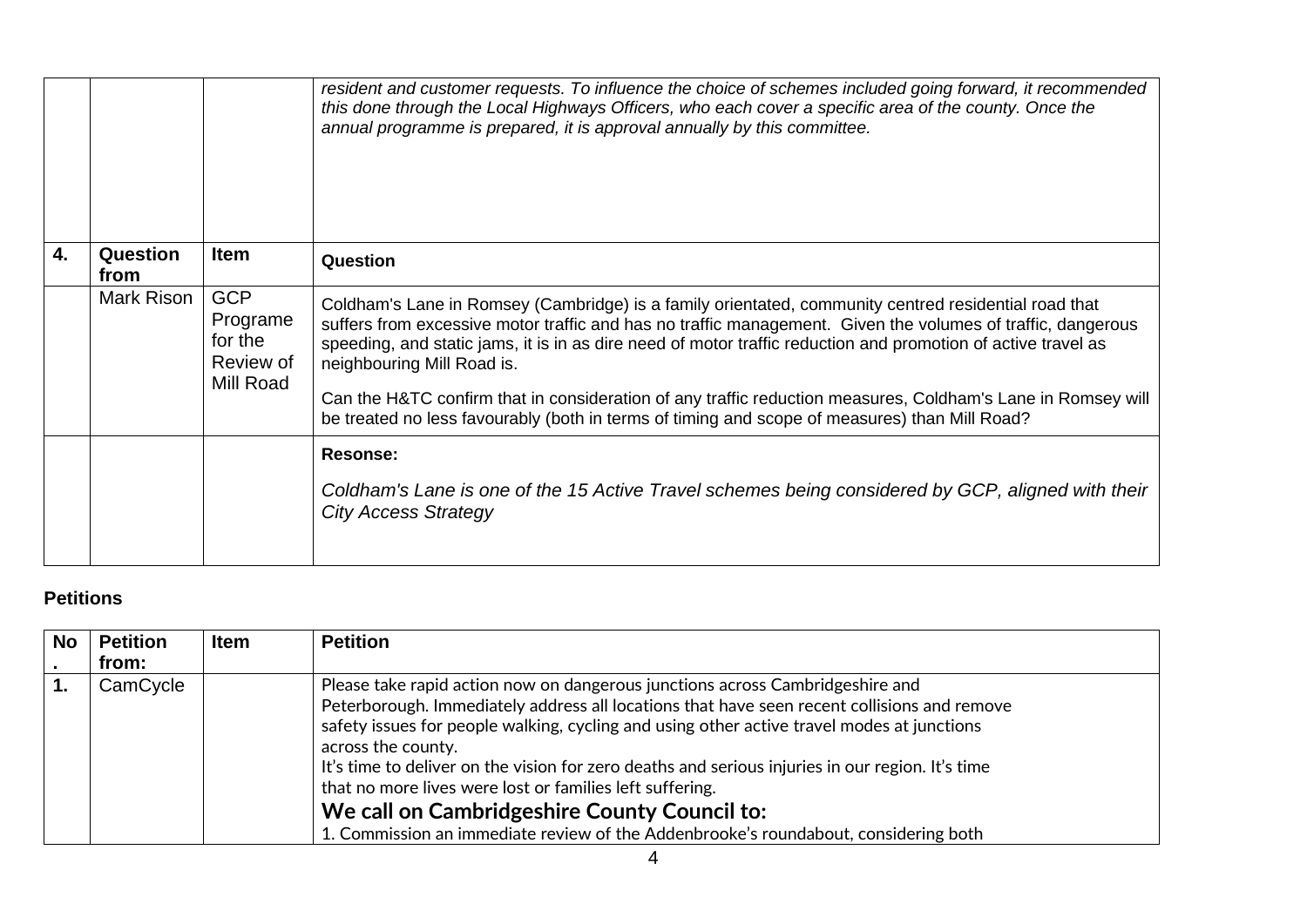|  | the short-term safety considerations of the current roadworks occurring in this area                                                                                                                                                                                                                                                                                                                                                                                                                                                                                            |
|--|---------------------------------------------------------------------------------------------------------------------------------------------------------------------------------------------------------------------------------------------------------------------------------------------------------------------------------------------------------------------------------------------------------------------------------------------------------------------------------------------------------------------------------------------------------------------------------|
|  | and longer-term plans to make the whole junction safer, designing out conflicts                                                                                                                                                                                                                                                                                                                                                                                                                                                                                                 |
|  | between motor vehicles and vulnerable road users and giving priority to buses and                                                                                                                                                                                                                                                                                                                                                                                                                                                                                               |
|  | emergency vehicles.                                                                                                                                                                                                                                                                                                                                                                                                                                                                                                                                                             |
|  | 2. Work together with other local transport authorities on an audit of junctions across                                                                                                                                                                                                                                                                                                                                                                                                                                                                                         |
|  | the county to identify urgent improvements to make active travel safe. This audit                                                                                                                                                                                                                                                                                                                                                                                                                                                                                               |
|  | should be based on the latest government standards on inclusive cycle infrastructure                                                                                                                                                                                                                                                                                                                                                                                                                                                                                            |
|  | design, LTN 1/20. These standards, developed by active travel experts, should be                                                                                                                                                                                                                                                                                                                                                                                                                                                                                                |
|  | adopted immediately by all local transport and planning authorities.                                                                                                                                                                                                                                                                                                                                                                                                                                                                                                            |
|  | 3. Ensure that the safety of active travel users is prioritised in every junction                                                                                                                                                                                                                                                                                                                                                                                                                                                                                               |
|  | improvement and transport scheme. All those choosing to walk, cycle and use other                                                                                                                                                                                                                                                                                                                                                                                                                                                                                               |
|  | active modes of travel should feel safe on the region's roads and when traversing                                                                                                                                                                                                                                                                                                                                                                                                                                                                                               |
|  | junctions.                                                                                                                                                                                                                                                                                                                                                                                                                                                                                                                                                                      |
|  | <b>Response:</b>                                                                                                                                                                                                                                                                                                                                                                                                                                                                                                                                                                |
|  | When there is a fatal accident on the network, police forensic investigation is started immediately                                                                                                                                                                                                                                                                                                                                                                                                                                                                             |
|  | and is used for the relevant court process, usually either coroner's or crown court proceedings.                                                                                                                                                                                                                                                                                                                                                                                                                                                                                |
|  |                                                                                                                                                                                                                                                                                                                                                                                                                                                                                                                                                                                 |
|  | The Council, under its duties in S39 of the Road Traffic Act 1988, undertakes to investigate the<br>causes of collisions on roads it is responsible for. In the case of fatal collisions, the immediate<br>elements of the Council's investigation will focus on the highway environment and any defects or<br>factors that may require immediate attention. Previous collision history of the site is also reviewed,<br>and a report is compiled. The process allows us to understand the causes of the accident in more<br>detail and consider any necessary remedial action. |
|  | 1. The above process is underway for Addenbrookes. The Greater Cambridge Partnership is<br>seeking to explore active travel improvements for the A1134 North-South (Perne Road,<br>Mowbray Road and Fendon Road), including considering how a scheme could improve<br>provision for cyclists at the Addenbrooke's roundabout.                                                                                                                                                                                                                                                   |
|  | 2. The Active Travel Strategy (separate item on December Agenda) will consider safety for NMUs<br>in the County                                                                                                                                                                                                                                                                                                                                                                                                                                                                 |
|  | 3. Safety is and will remain a vital consideration of junction design. LTN 120 provides key guidance<br>in terms of safe design.                                                                                                                                                                                                                                                                                                                                                                                                                                                |
|  |                                                                                                                                                                                                                                                                                                                                                                                                                                                                                                                                                                                 |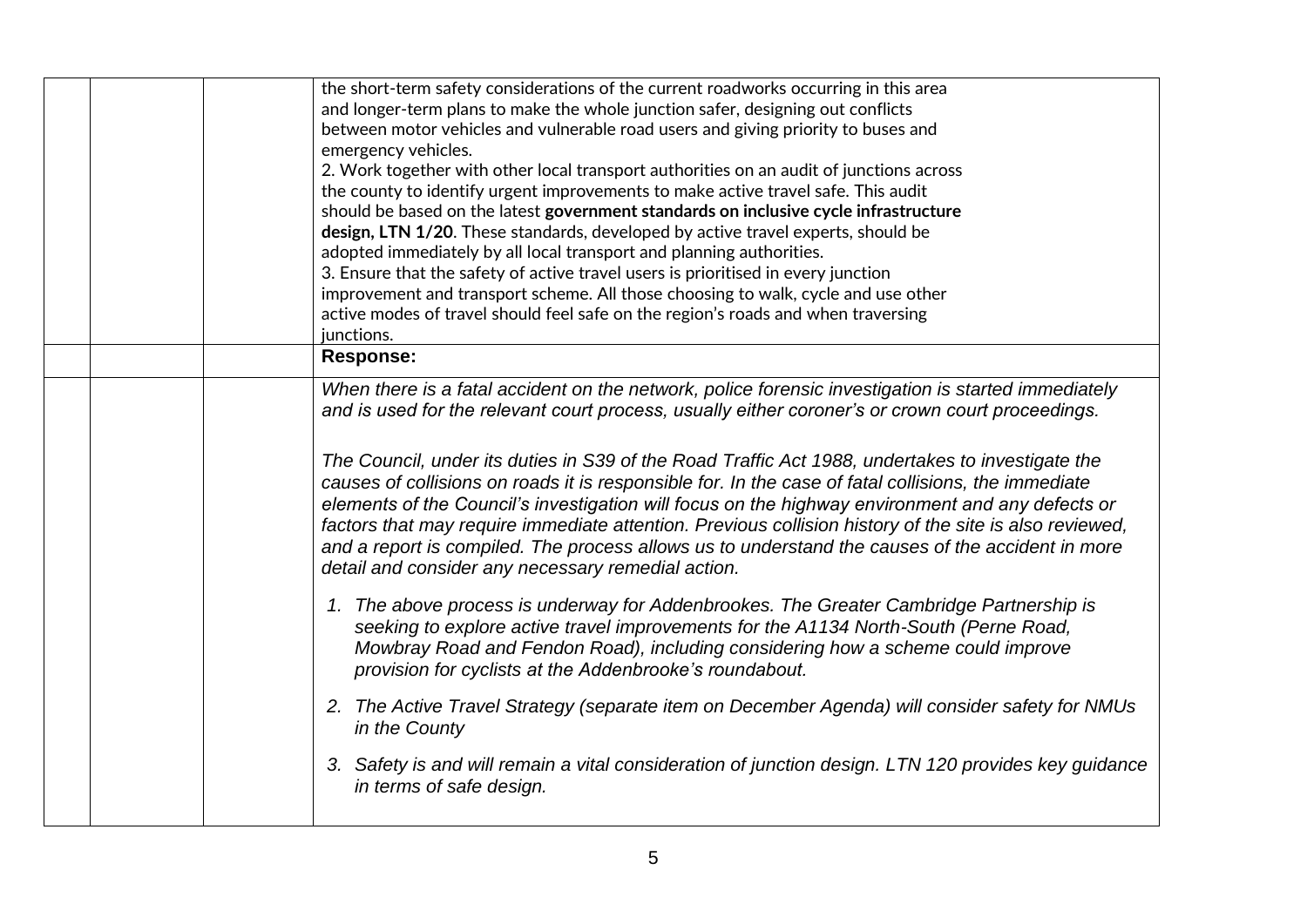| <b>No</b> | <b>Petition</b> | <b>Item</b> | <b>Petition:</b>                                                                                                                                                                                                                                                                                                                                                                                                                                                                                                                                                                                                                                                                                                                                  |
|-----------|-----------------|-------------|---------------------------------------------------------------------------------------------------------------------------------------------------------------------------------------------------------------------------------------------------------------------------------------------------------------------------------------------------------------------------------------------------------------------------------------------------------------------------------------------------------------------------------------------------------------------------------------------------------------------------------------------------------------------------------------------------------------------------------------------------|
|           | from:           |             |                                                                                                                                                                                                                                                                                                                                                                                                                                                                                                                                                                                                                                                                                                                                                   |
| 2.        | CamCycle        |             | We, the undersigned, petition the Cambridgeshire County Council and the Highways and Transport<br>committee to:                                                                                                                                                                                                                                                                                                                                                                                                                                                                                                                                                                                                                                   |
|           |                 |             | 1. Stop the currently proposed scheme for the junction of Windsor Road, Oxford Road and the<br>active travel route from Warwick Road, on the grounds that it would force pedestrians and cyclists<br>into conflict on a very narrow pavement with sharp 90-degree turns, and make the cycle route<br>inaccessible to many people using tricycles, cargo cycles, tandem cycles, mobility scooters,<br>disability-adapted cycles or those who are towing trailers.                                                                                                                                                                                                                                                                                  |
|           |                 |             | 2. Ensure that the currently proposed scheme is replaced by one that is in full compliance with Local<br>Transport Note (LTN) 1/20 and therefore is fully accessible to people of all ages and abilities.                                                                                                                                                                                                                                                                                                                                                                                                                                                                                                                                         |
|           |                 |             | We have become aware that the most recent design proposal (dated 1 November) for the junction of<br>Windsor Road, Oxford Road and the active travel route from Warwick Road includes the removal of<br>the existing dropped kerb for access into the active travel route, and instead replaces it with a long<br>stretch of wooden fencing. That would force people cycling onto the pavement until they reach a<br>narrow pedestrian crossing of Windsor Road, which is unsuitable for cycling. The sharp turns and<br>narrow spaces would render this route effectively unusable for many people who currently use it,<br>especially for parents who take their kids on cycles to the Mayfield School and Under Fives<br>Roundabout Pre-school. |
|           |                 |             | The government has published a cycling design manual called LTN 1/20. This manual sets out how to<br>design cycle infrastructure that is inclusive, accessible and therefore safe. For example, in paragraph<br>5.6.3 it states: 'Deliberately restricting space, introducing staggered barriers or blind bends to slow cyclists<br>is likely to increase the potential for user conflict and may prevent access for larger cycles and disabled<br>people and so should not be used.'                                                                                                                                                                                                                                                             |
|           |                 |             | Cambridgeshire County Council and Cambridge City Council have policies which stipulate that<br>changes to streets or footways must improve both for walking and cycling. This scheme does neither.<br>Therefore we ask the committee to step in and ensure that the scheme is replaced by an LTN 1/20<br>compliant scheme in accordance with best practice.                                                                                                                                                                                                                                                                                                                                                                                       |